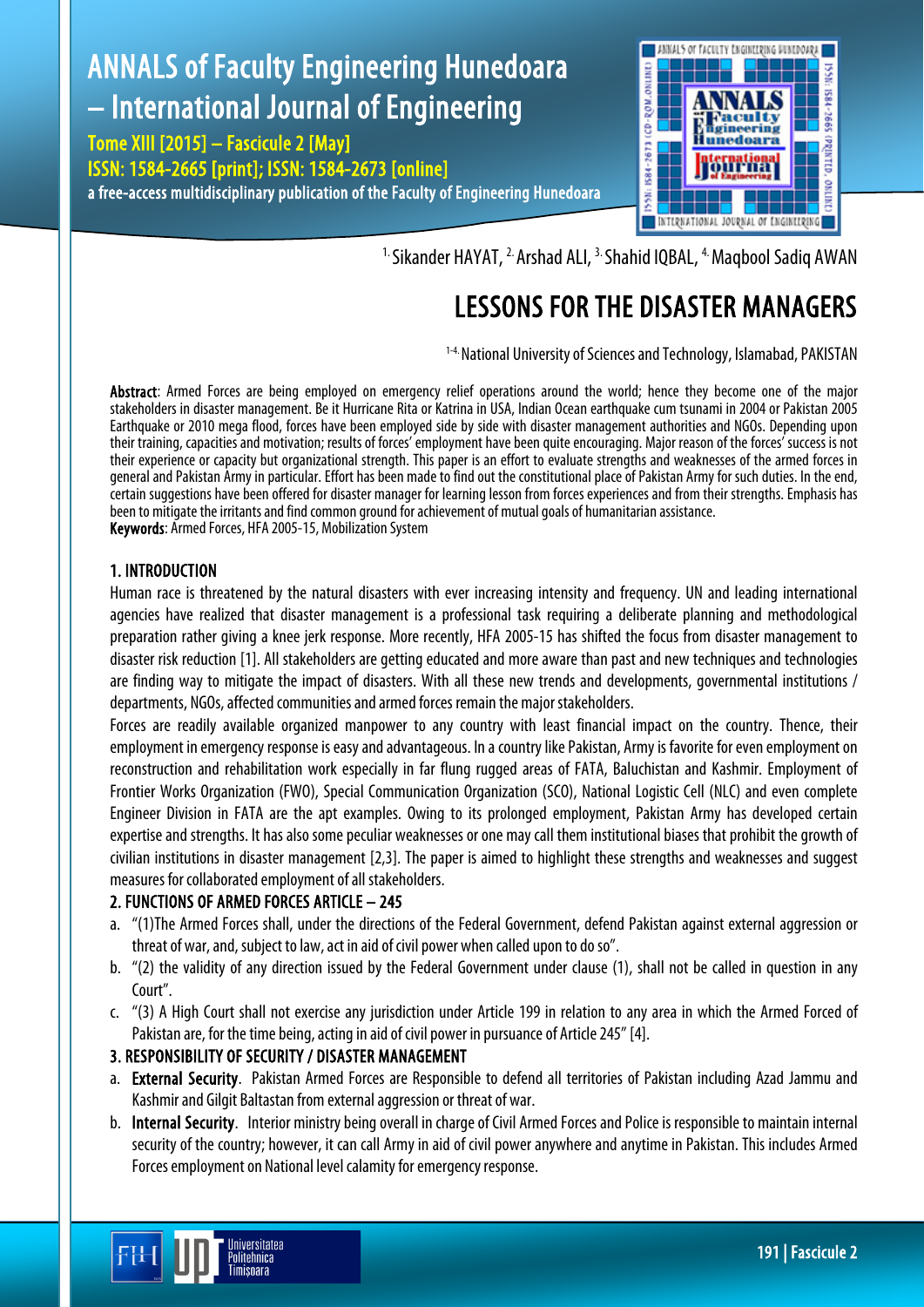c. Disaster Management. Civil Government is responsible to manage all sorts of disasters in the country through NDMA, PDMA, DDMAs and other related department / agencies. However, Armed Forces can also be called to assist the civil government especially in relief operations.

## 4. ARMED FORCES IN DISASTER MANAGEMENT

#### a. Strengths

- (1) Organizational Structural. Armed Forces are structured into functional organization vertically and horizontally as per their combat requirement. However, the organization is flexible to absorb attachments and detachments. The hall mark of the organization is the unity of command. Armed Forces do encourage the deliberate discussion on operational plans but once the decision is taken, all subordinate commanders have to implement it in letter and spirit [5]. This institutional flexibility coupled with unity of command help the forces to undertake relief operations during emergency with precision and speed.
- (2) Mobilization System. Mobilization system of the forces signifies the preparation, training including rising of reserves. It is regularly updated as per changing operational requirements. All drills and procedures are pre-planned and well-rehearsed. Such a comprehensive mobilization facilitates quick assembly of forces and movement for operation.
- (3) Mobility. Operational mobility is another capability of the forces which afford them quick movement from bases to operational areas. This mobility is all weather and for all type of terrain. Moreover, forces are well conversant with the areas of responsibility and local traditions [6]. Similarly, air mobility including air transportation further enhances the forces capacity.
- (4) Communication. Variety of communication system available with the forces, provides them a communication reach to all areas hence enables provision of latest situation about the disaster and ongoing operations.
- (5) Availability of Technical Expertise/ Equipment. Availability of technical equipment like dozer, cranes, excavator, earth auger, generators, ambulances and fire tenders etc. gives forces readymade capacity to undertake search and rescue operations with speed and marginal successes. For additional requirement of such equipment they have to move it from neighboring sectors.
- (6) Stocking of Emergency Response Items. Emergency response items like food, water, shelter, bedding and medicine are all part of forces kit. These items are always sufficient in stock for emergency operations. Availability of mobile field hospitals along with sufficient doctors, paramedics, ambulances and medicines take care of emergency medication till buildup of civil resources.
- (7) Deployment across the Country. Armed Forces are adequately dispersed along frontiers and provinces. In case of Pakistan, entire country is divided into area of responsibility for internal security duties. Field formations of the army are dedicated for these duties all over the provinces. Forces have prepared emergency plans for different type of contingencies and they regularly carryout liaison visits and reconnaissance. These activities afford them an opportunity to move and deploy in quick time.
- (8) Enjoy Masses Confidence. Armed Forces all over the world have special respect and confidence of the masses. Owing to their loyalty to nation, commitment to duty, masses trust themand listen to them. It becomes easy for forces to maintain discipline, undertake operation and find willing cooperation.
- (9) Standard Staff Functioning. Armed Forces have special staff function and staff duties. Different headquarters have standards staff branches known to everybody that who has to undertake which type of job. General staff planning, operations, logistics, communications, procurement, administration, finance and media management; all have dedicated part of the duties. Such division of duties enables them to function under minimum direction or even isolated. It also helps the NGOs to quickly understand the system and collaborates with the forces in emergency response operations.
- (10)Motivation. Defense of motherland and safety of its people is the main cause of superior motivation of the armed forces. This motivation coupled with humanitarian assistance is instituted on socio-religious and cultural moorings and act as force multiplier.
- b. Peculiarities. Armed Forces despite of many advantages over civilian in disaster management have few peculiar disadvantages as well which must be understood by all concerned working together with forces in relief operations [7]. Some of them are as under:
- (1) Limited Experience for Actual Disaster. Relief operations are not the primary tasks of the armed forces. No matter how dedicated, how well organized and how well equip these forces might be, they would not be trained precisely for disaster management operations. A US Air Forces officer Michael R. Weeks describe his experiences during his employment in 2005 Earth Quake in Pakistan, "While the probability of a military response is high, the personnel assigned to these operations often have limited experience in actual disaster environment. He further writes that military units must be resilient and robust to deal with the uncertainty of combat, often referred to as the 'fog of war," [8].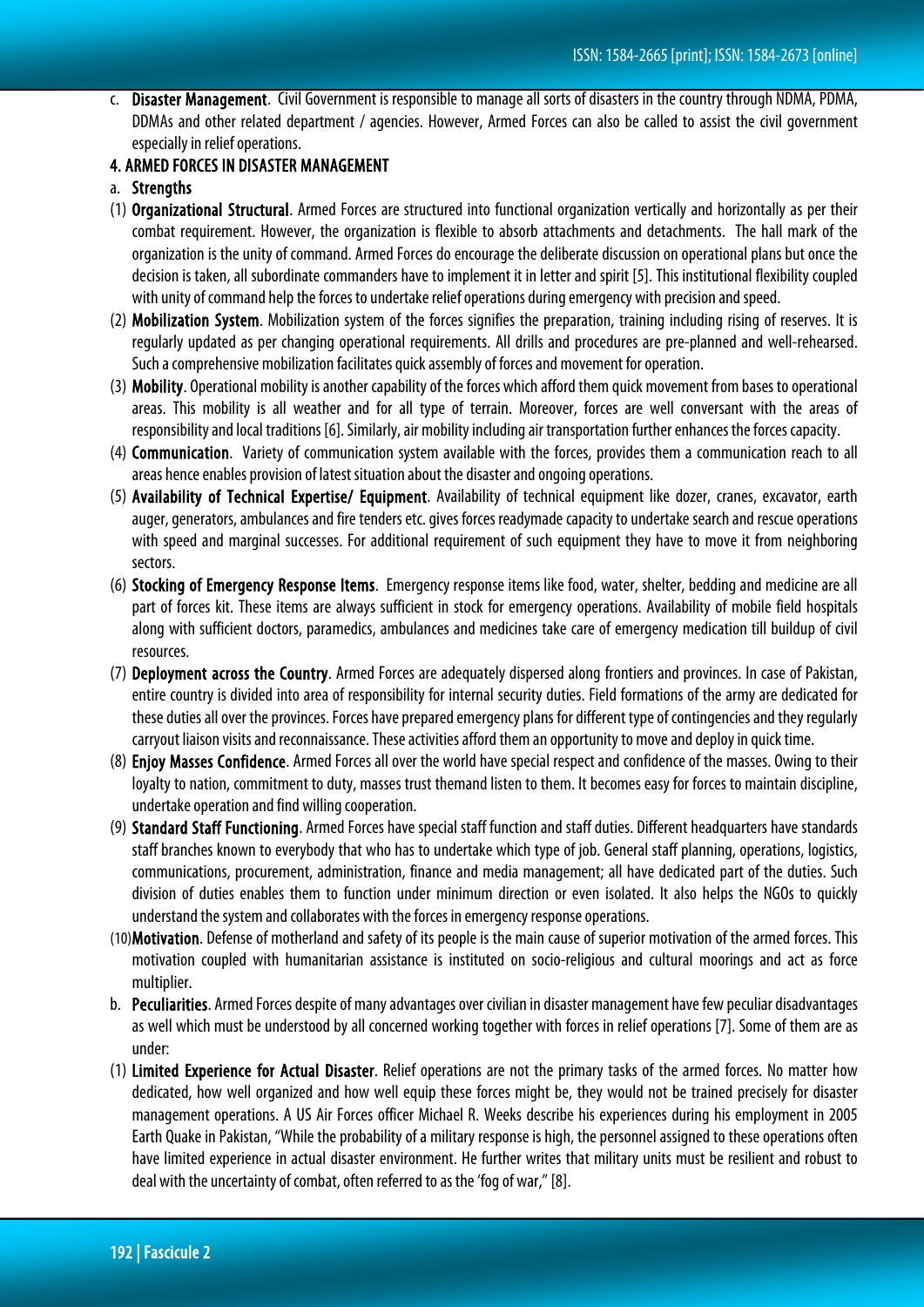- (2) Aggressive Attitude Prohibit Multinational Collaboration. Armed Forces by nature are supposed to be aggressive in operations. Wresting initiative from the enemy is part of their training. Owing to the repeated employment in martial laws, this may be true in case of Pakistan Army. McGrik write in his experience during 2005 Earthquake "not even a single leaf on a tree shake in Pakistan without the army and its dreaded intelligence service". This observation may not be 100% true but one of the Western personal involved in the earthquake made it blatantly. Civilian working with the army also have similar feeling in mild tune.
- (3) Over Security Consciousness Hamper NGOs Functioning. Most of the international NGOs feel that they have very limited liberty of action in Pakistan. Over security consciousness hampered their free movement and execution of their relief works in Pakistan during 2005 earthquake as well during 2010 mega flood. This may be true up to some extent as Pakistan is facing multifarious geo-strategic challenges and these NGOs have interest based specific funding [9,10]. As a matter of principle, both the host Government and international agencies must understand each other compulsion and try to find common ground for collaboration.
- (4) Bilateral Security Irritants Impedes Regional Cooperation. Foreign journalists have observed that 2005 was a good opportunity to enhance regional cooperation especially for disaster management. Keridis 2006 argues that "due to military regime, Pakistan missed the opportunity provided by the natural disaster in 2005 for humanitarian assistance and new thinking in foreign policy for regional cooperation".
- (5) Army Overshadow Civil Departments/ Institutions. It is general feeling of the civilian staff working with Army across the world that forces tend to overtake and overshadow their work. During emergency response to disaster it was felt even more. Prof Michel Chossudovsky writes about US Military assistance to Haiti, "The military component of the US mission, however, tends to overshadow the civilian functions of rescuing a desperate and impoverished population. The overall humanitarian operation is not being led by civilian governmental agencies such as FEMA or USAID, but by the Pentagon"[11].
- (6) Armed Forces have Experience of Relief Operation only.World focus has shifted from disaster management to disaster risk reduction (DRR). In this regard, lot has to be done before the actual occurrence of disaster. This whole cycle is a specialist job and includes variety of structural and non-structural measures [12]. On the other hand the armed forces experience is related to emergency relief operations only. Disaster risk reduction cycle need to be understood holistically by the forces and agencies/ NGOsfor optimum utilization of each agency to achieve common objectives.



Figure 1. Armed forces in disaster management

## 5. SUGGESTED MEASURES FOR JOINT EMPLOYMENT

Civil institutions, international agencies and NGOs have great experience, experts and valuable volunteers working for disaster management since decades. Similarly, Armed Forces of many countries have been repeatedly employed on emergency relief operation. Therefore there is a need to integrate both organs into a happy collaborated team. Some of suggestion in this regards are as under:

- a. Governance and Leadership. In a multinational and multi-sector environment: strong, competent and influencing leadership would be required to provide timely decision making. Use of modern techniques of governance and cutting edge technologies will further enhance the governance and collaborations. Institutional building and development of standing operating procedures will also facilitate the governance.
- b. NDMA in a Lead Role. NDMA being the central constitutional body should take the lead role. It should provide the strategic direction and division of roles and responsibility amongst various organizations. Department and agencies should be tasked keeping in view capability. For instance, forces should best be employed during emergency response and recovery stage. Establishment of Emergency Operation Centre, distribution of resources, media and information management all should be done by the professionals centrally.